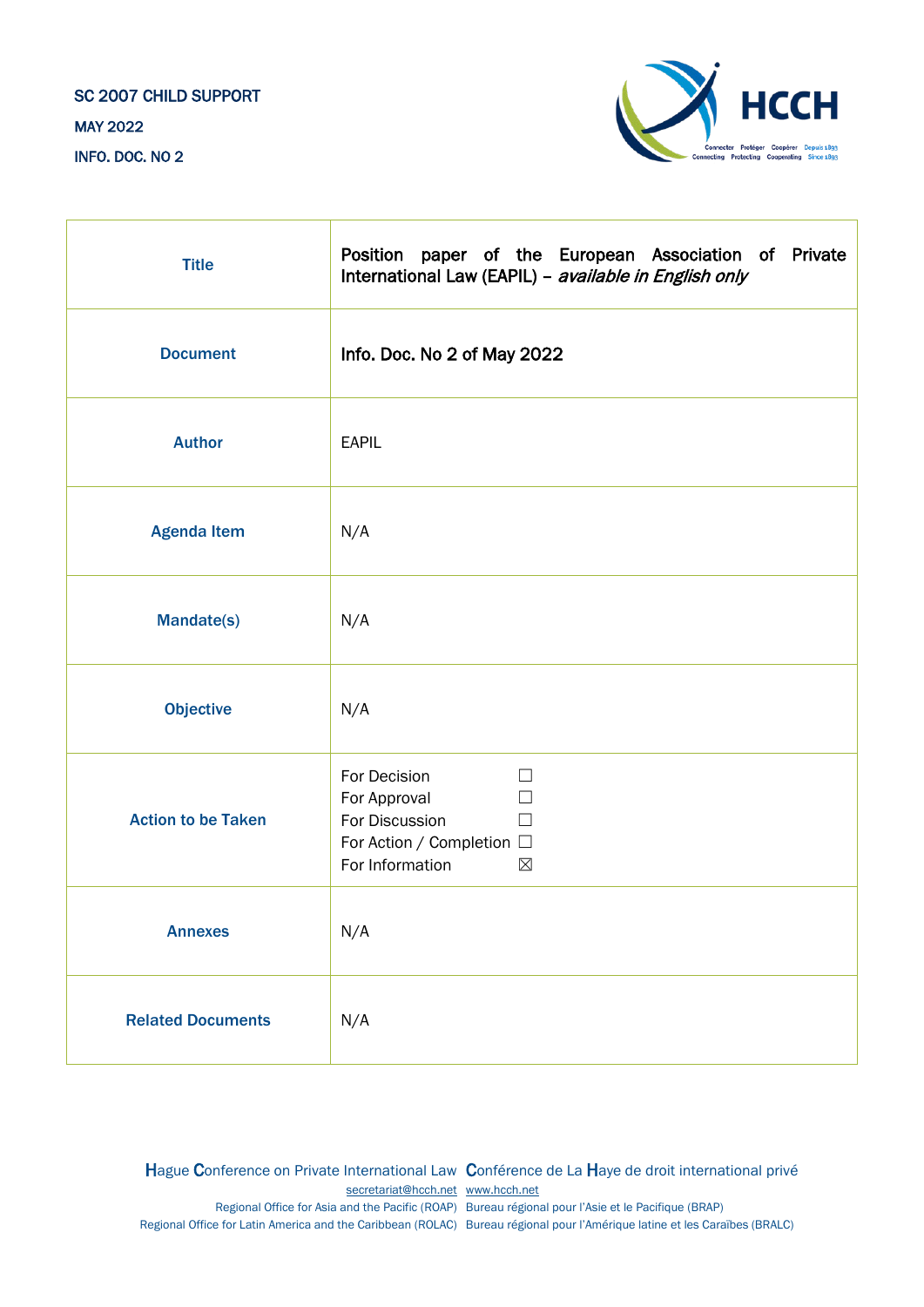European Association of Private International Law (EAPIL)

## POSITION PAPER

in response to the Hague Conference on Private International Law's invitation to participate as an Observer in the First Meeting of the Special Commission on the practical operation of the

## **2007 "***Child Support***" Convention and its Protocol on** *Maintenance obligations*

11 May 2022

*The European Association of Private International Law (EAPIL) is an independent and non-partisan organisation established in 2019 as a non-profit association under the law of Luxembourg with the aim of promoting the study and development of private international law. It does so by fostering the cooperation of academics and practitioners in European countries and the exchange of information on the sources of the discipline, its scholarship and practice. EAPIL has more than 360 members, mostly academics and practitioners, based in more than 60 countries.*

*By this position paper, EAPIL intends to take part in the discussion launched by the Hague Conference on Private International Law (HCCH) on cross-border recovery of maintenance obligations under the application of the international instruments concluded in 2007 on its own initiative.*

*The paper was drafted by a Working Group consisting of Francesco Pesce (Coordinator - University of Genoa, Italy), Alexandre Boiché (Lawyer in Paris), Tena Hoško (Zagreb University), Anna Nylund (Bergen University), Ian Sumner (Tilburg University), Lara Walker (Warwick University), and Anna Wysocka-Bar (Jagellonian University).*

*The paper was approved by the Scientific Council of the Association on ……….. May 2022 and will be submitted to the Association's General Assembly for endorsement in accordance with the Association's Statute.*

## **Contents**

| А.        |     |                                                                                |  |
|-----------|-----|--------------------------------------------------------------------------------|--|
| <b>B.</b> |     |                                                                                |  |
|           | B.1 | «Spouse» (and relationships not provided by the law of the requested State)  4 |  |
|           | B.2 |                                                                                |  |
|           | B.3 |                                                                                |  |
| C.        |     |                                                                                |  |
| D.        |     | Relations with other instruments, especially the Lugano Convention 2007 32     |  |
| E.        |     |                                                                                |  |